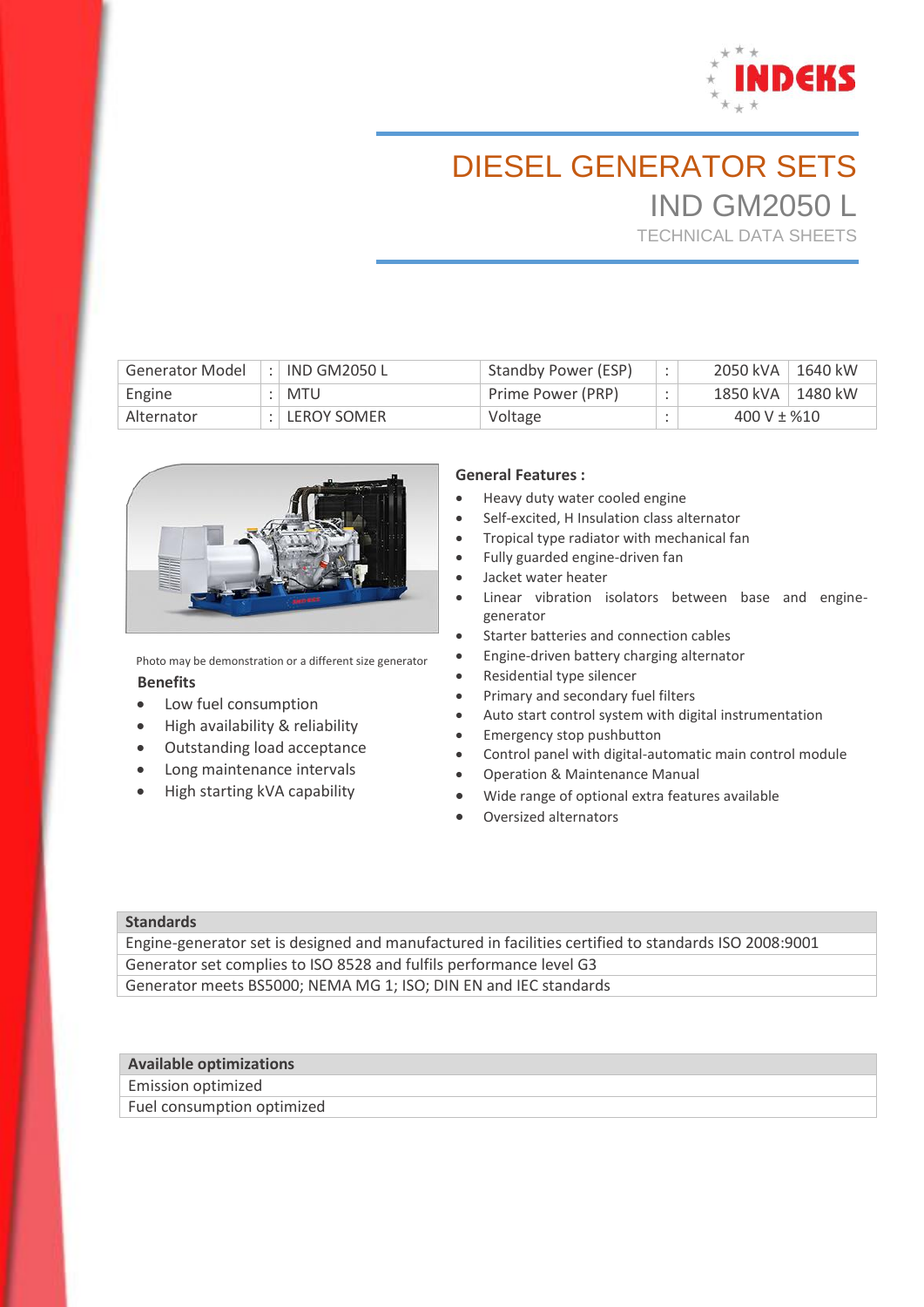| <b>Engine</b>                   |                                   |                      | <b>Alternator</b>        |                      |                         |  |
|---------------------------------|-----------------------------------|----------------------|--------------------------|----------------------|-------------------------|--|
| Manufacturer                    | $\bullet$<br>$\bullet$            | <b>MTU</b>           | Manufacturer             | $\ddot{\phantom{a}}$ | <b>LEROY SOMER</b>      |  |
| Model                           | $\bullet$<br>$\bullet$            | 12V4000G63           | Model                    | ٠<br>$\epsilon$      | LSA 52.3 S6             |  |
| <b>Standby Power(Net)</b>       | $\bullet$<br>$\cdot$              | 1732 kWm             |                          |                      | Brushless,              |  |
| Prime Power (Net)               |                                   | 1575 kWm             | <b>Type</b>              |                      | Synchronous, Single     |  |
| Speed                           | 1500 rpm<br>$\bullet$<br>$\cdot$  |                      |                          |                      | <b>Bearing</b>          |  |
| Cylinder configuration          | $\bullet$<br>$\ddot{\phantom{0}}$ | 12 V                 | <b>Excitation System</b> | $\bullet$<br>$\cdot$ | Self-Excited            |  |
| Bore & Stroke                   | $\bullet$                         | 170 mm x 210 mm      | Voltage                  | $\bullet$            | $400 V \pm %10$         |  |
| Displacement                    | $\bullet$<br>$\bullet$            | 57,2 Lt              | <b>Insulation Class</b>  | ٠<br>$\cdot$         | Н                       |  |
| <b>Aspiration &amp; Cooling</b> | $\bullet$<br>$\bullet$            | <b>Turbo Charged</b> | Phase/Poles              | ٠                    | 3 Phase/4 Poles         |  |
| <b>Compression Ratio</b>        | $\bullet$<br>$\cdot$              | 16,4:1               | Frequency                | ٠<br>$\cdot$         | 50 hz                   |  |
| Fuel System                     | $\bullet$<br>$\cdot$              | Direct Injection     | Speed                    | $\bullet$            | 1500 Rpm                |  |
| <b>Cooling Type</b>             | $\bullet$<br>$\cdot$              | <b>Water Cooled</b>  | <b>Protection Class</b>  | $\bullet$<br>$\cdot$ | IP23                    |  |
|                                 | $\bullet$                         | Electronic           | <b>Excessive Loading</b> |                      | For 1 Hour % 110, For 2 |  |
| Governing                       | $\cdot$                           |                      | Capacity                 | $\cdot$              | Minutes %150            |  |
| Speed Regulation*               | $\ddot{\cdot}$                    | ± 0.25%              | Voltage Regulation*      | $\ddot{\phantom{a}}$ | ± 0.25%                 |  |

\* Steady state from no load to full load

# **Engine Fuel system**

\*

| Fuel Consumption (%50 of Standby Power)  | ÷ | 208Lt  | Fuel Consumption (%50 of Prime Power)  | 189 Lt |
|------------------------------------------|---|--------|----------------------------------------|--------|
| Fuel Consumption (%75 of Standby Power)  | ÷ | 300 Lt | Fuel Consumption (%75 of Prime Power)  | 274 Lt |
| Fuel Consumption (%100 of Standby Power) | ÷ | 410 Lt | Fuel Consumption (%100 of Prime Power) | 364 Lt |

| <b>Liquid Capacity</b> |  |                               |  |
|------------------------|--|-------------------------------|--|
| Total oil system: L    |  | 260 Total coolant capacity: L |  |

| <b>Cooling/Radiator System</b>    |  |                |  |  |  |  |
|-----------------------------------|--|----------------|--|--|--|--|
| Ambient capacity of radiator: °C  |  | $50^{\circ}$ C |  |  |  |  |
| Pressure on radiator exhaust: kPa |  |                |  |  |  |  |
| Heat rejection to coolant: kW     |  | 580            |  |  |  |  |

### **Frame** Formed steel base with linear vibration isolators between base and engine-generator Fuel tank base frame integrated up to 10 hours operation Easy lifting system (lifting eyes & forklift pockets)

| <b>Control and Protection System</b>                                                                   |                                                     |  |  |  |
|--------------------------------------------------------------------------------------------------------|-----------------------------------------------------|--|--|--|
| Control, monitoring and protection panel is                                                            | Monitoring of Electronic (J1939) or Non-electronic  |  |  |  |
| mounted on the genset base frame.                                                                      | Engines                                             |  |  |  |
| Standard indicators, alarms, buttons, keys.                                                            | <b>Genset &amp; Busbar Control &amp; Protection</b> |  |  |  |
| Useful design for Automatic / Manuel working                                                           | Up to 13 Digital Inputs, 5 Analogue Inputs and 8    |  |  |  |
|                                                                                                        | <b>Relay Outputs</b>                                |  |  |  |
| Auto Start or Automatic Mains Failure Applications                                                     | <b>Modbus Communication RS485</b>                   |  |  |  |
| Remote start, ATS AMF panel control,                                                                   | Configurable for Other Applications                 |  |  |  |
| Configurable with Utility Software                                                                     | Graphical Display (Multi-language)                  |  |  |  |
| Standard Electrical Protections: Under voltage (27), Reverse Power, Overload (32), Overcurrent(50/51), |                                                     |  |  |  |
| Over / Under Frequency (81), Over voltage (59), Earth Fault Protection (50N/51N, 50G/51G)              |                                                     |  |  |  |